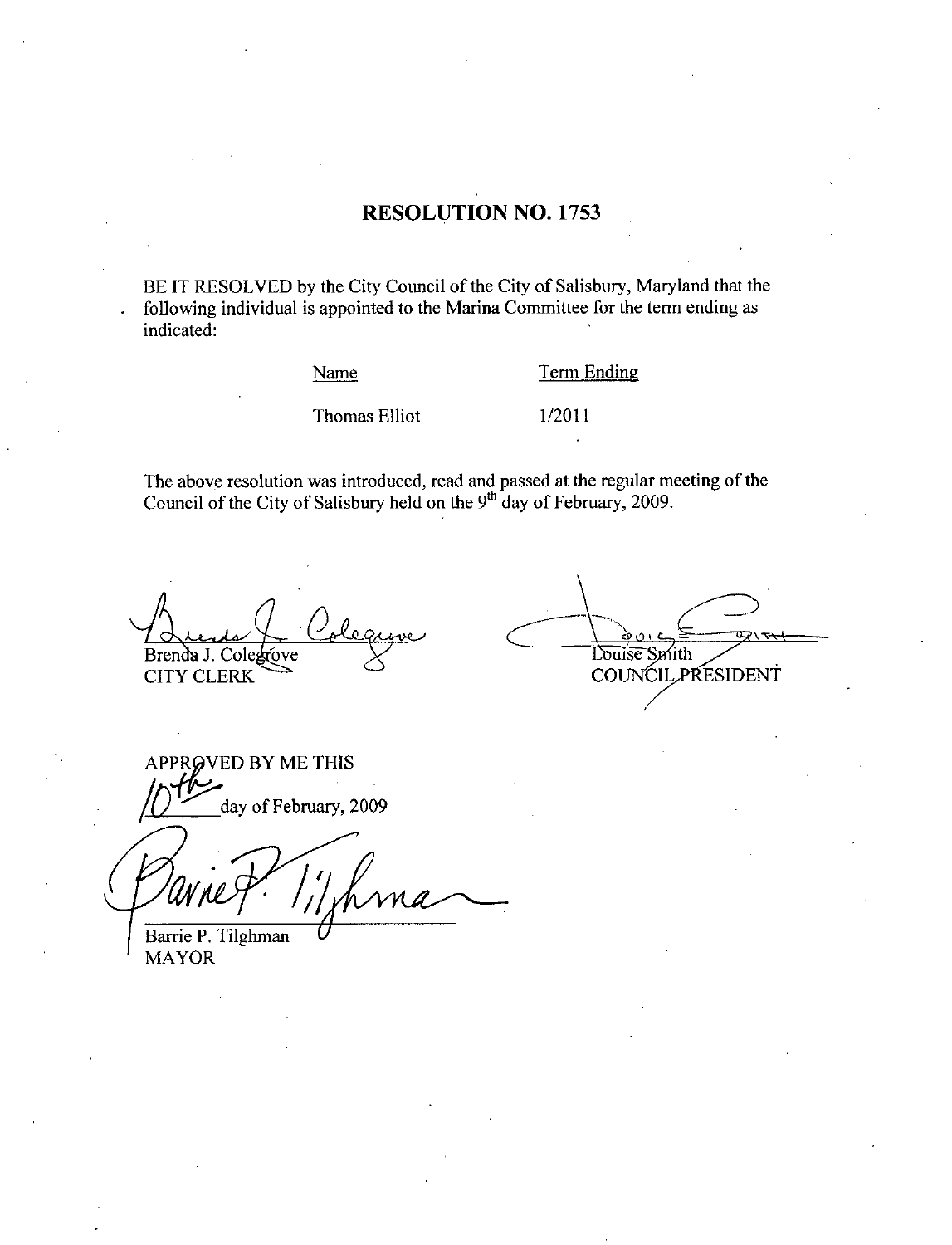## INTER

## **OFFICE** MEMO

## OFFICE OF THE MAYOR

To: John Pick From Subject: Appointment to the Marina Committee Sherrell McBride Sherrell<br>
Sherrell McBride Sherrell<br>
Appointment to the Ma<br>
February 3, 2009 Date: February 3, 2009

Mayor Tilghman would like to appoint the following person to the Marina Committee

Name Thomas Elliot Term Ending 1/2011

Mr. Elliot previously served on the Marina Committee prior to 2007.

Attached is Mr. Elliott's letter of interest and the Resolution necessary for his appointment. Please forward this information to the City Council so it may be placed on the agenda for the next City Council meeting. Please let me know if you have any questions.

Attachments

CC: Mayor Tilghman